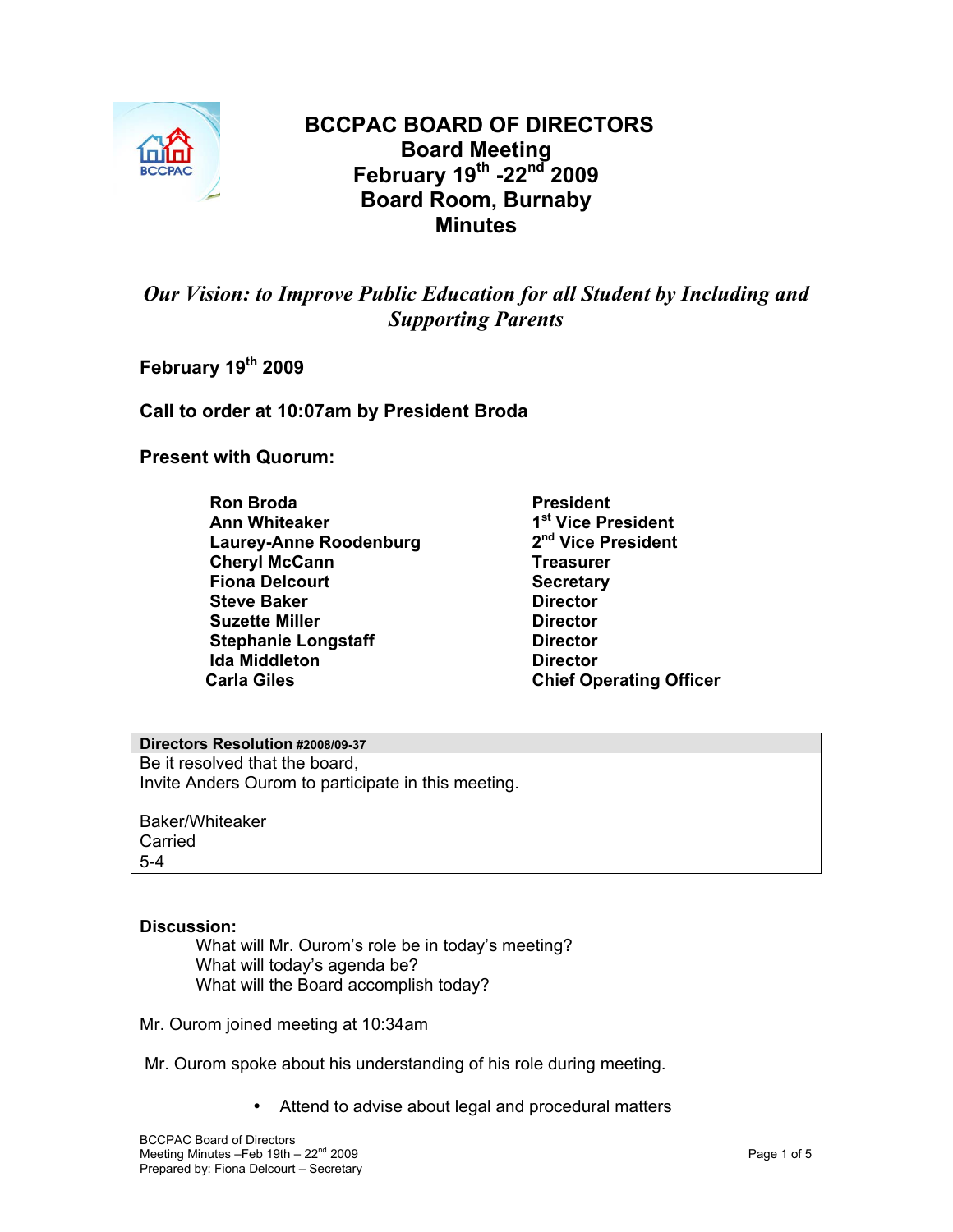• What is agenda? Needs to be first matter of business.

Director Baker informed Mr. Ourom of the resolution #32 from Jan  $8<sup>th</sup>$  as well as more recent events to inform him of today's purpose.

Mr. Ourom, has informed the board regarding roles and responsibilities during governance audit, and may not have anything new to add.

Mr. Ourom reviewed bylaws

There are a lot of grey areas in the bylaws around the duties of officers.

#### **Break at 10:51am Reconvened 11:17am**

Mr. Ourom addressed the issue of a member calling for an extra ordinary meeting. That is the right of the members.

We may need to get advice about the purpose of the meeting and is it correct under the society act.

Can be very costly and disruptive.

Discussion: extraordinary meeting

- Question about timeline
- Board has some time to decide what to do once the request is received. 21 days.
- Legally board can ignore it, but members can decide to hold it anyway.
- Notice to members about special resolutions?
- Advice from Ourom- is it valid, what is the process?
- Need to follow process

Mr. Ourom commented about proposed agenda shown to him by Director Baker.

Business of the board is making decisions. Need to follow processes, policies. Board can always change its mind. Can't bind future boards.

At some point the Board has to stop talking and start deciding.

Questions for Mr. Ourom:

- Frustration of separation of Board members and how to deal with it.
- Legally the majority decides. Members may elect in other Board members. Board members may quit.

Director Baker proposed agenda

President Broda asked about process of carrying on as business meeting.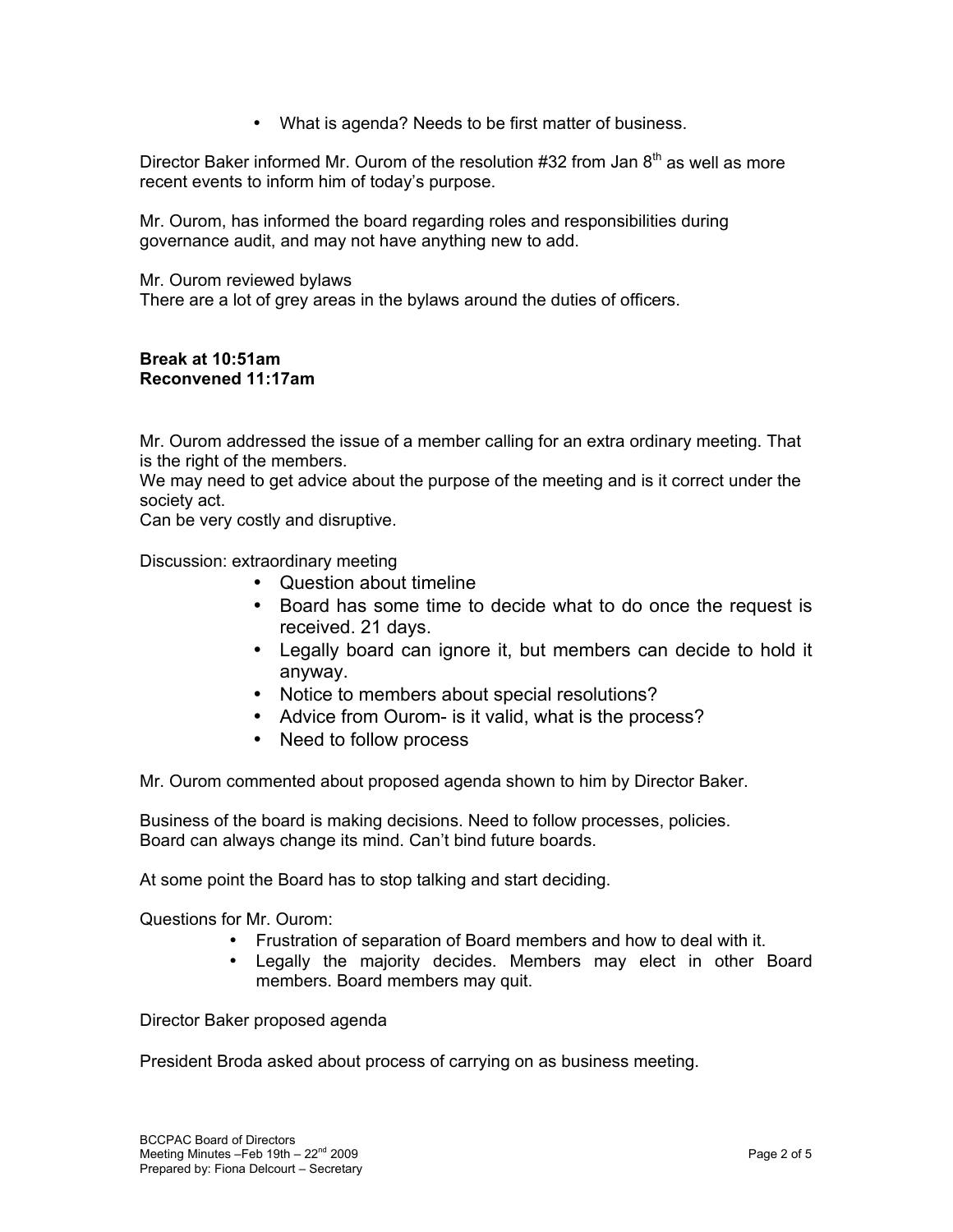Proposed agenda:

- 1. Plan of action
- 2. Consideration if second legal opinion is needed
- 3. Confidentiality of the Board
- 4. Who or what is the voice of BCCPAC and how is this developed
- 5. Define roles of CEO
- 6. Board access to information
- 7. Delegation of Authority

Discussion about allotting time for the agenda, and how we will deal with agenda items.

**Directors Resolution # 2008/09-38**

Be it resolved that, At 3:30 today we evaluate what is left on agenda. Determine what to do with remaining agenda items.

Longstaff/Whiteaker **Carried** 

Approved agenda by consensus

Adjourn at 12:02pm Reconvened at 1:00pm

Discussion: Extraordinary meeting

Action plan

Discussion: Legal liability regarding postings on list serve Future management of list serve Communication to members

# **Directors Resolution # 2008/09-39**

Be it resolved that the,

Board of Directors will create and release a statement to the members, with the following key points.

In light of recent rumors and postings on blogs the Board is dedicated to working together.

The Board continues to work with education partners.

The Board requests a draft statement be ready for Board approval by Friday Feb 20<sup>th</sup> at noon.

Statement to be sent to members electronically Monday Feb 23<sup>rd</sup> 2009 and included in February mail out.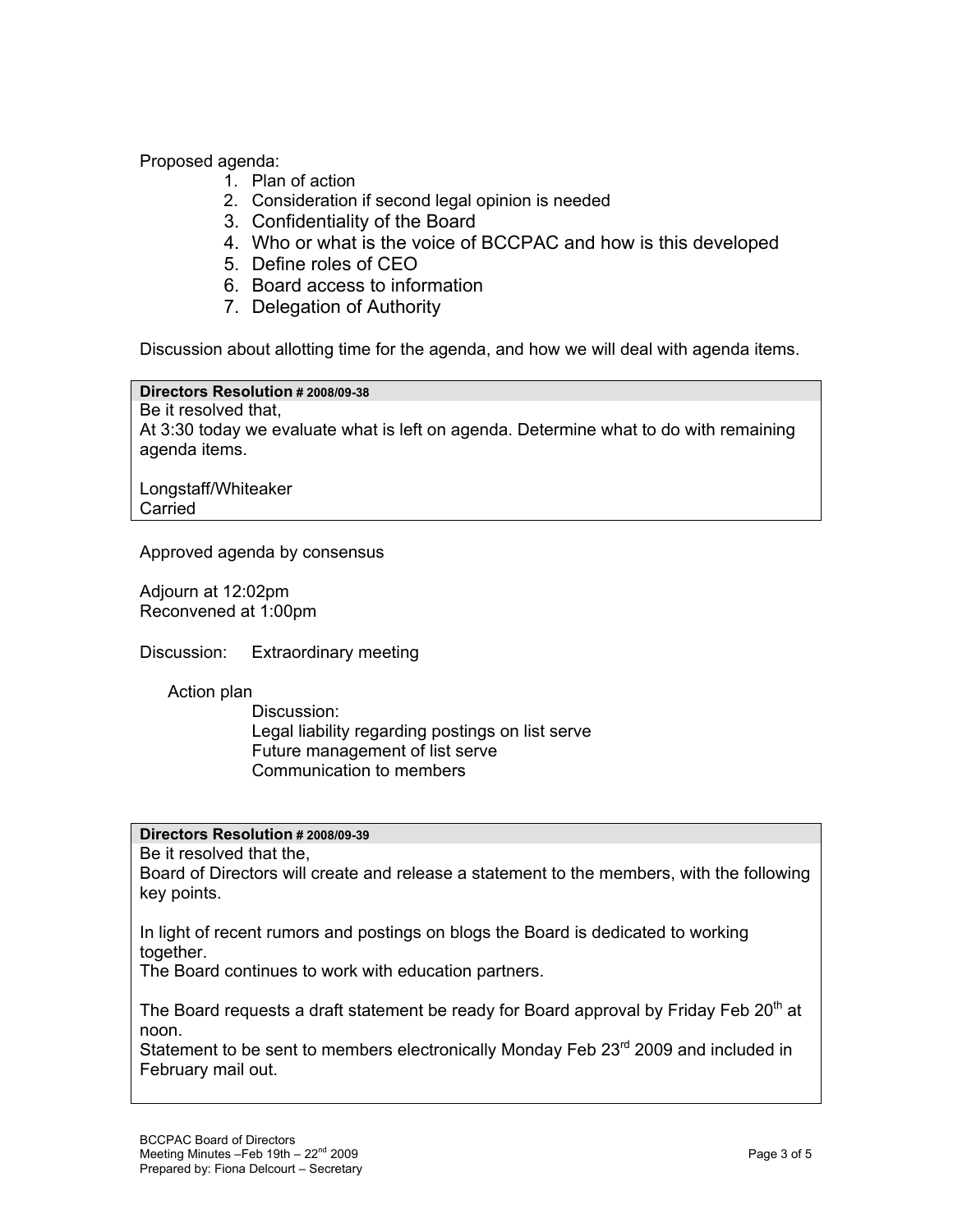Whiteaker/Baker **Carried** 7-2 Opposed Broda/Miller. In opposition to it being electronically sent to members.

**Action-** Assigned to Gabrielle to draft statement.

## **Recess 2:25pm Reconvened 2:37pm**

**Directors Resolution # 2008/09-40**

Be it resolved that the,

Board of Directors create and release a letter to the partner groups, with the following key point.

Board is committed to working together and with partner groups.

The Board requests a draft statement be ready for Board approval by Friday Feb 20<sup>th</sup> at noon.

Letter to be sent to partner groups Monday Feb  $23<sup>rd</sup>$  2009.

Whiteaker/Roodenburg Carried 7 in favour-1 opposed 1 abstention Broda- viewed this motion as unnecessary

# **Directors Resolution # 2008/09-41**

Be it resolved that, The Board seek a second legal opinion related to issues that the Board has received advice on from Mr. Ourom related to the current governance issues as rendered by Mr. Ourom Feb.  $6<sup>th</sup>$  and Feb.  $10<sup>th</sup>$  2009.

Broda/Delcourt Defeated 4 in favour-5 opposed

### **Directors Resolution # 2008/09-42**

Be it resolved,

That today's meeting be extended to 5pm and that agenda items that are not covered today, be considered under, *additions to the agenda*, of the business meeting on Friday Feb  $20^{th}$  2009.

Whiteaker/Baker Carried

### **Recess 3:36pm**